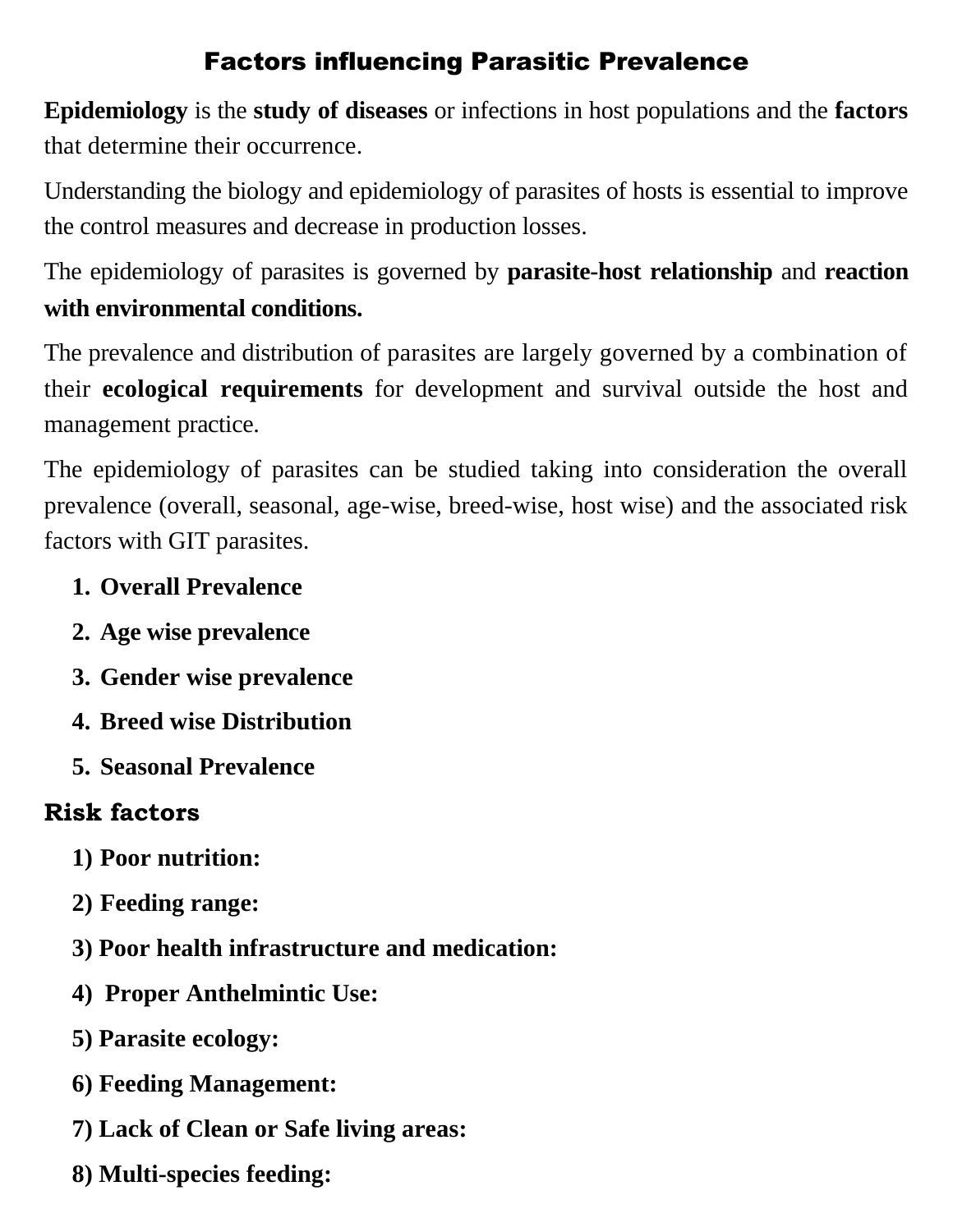## **9) Management of living area:**

Following are the definitions given by Margolis *et al.* (1982) and Bush *et al*. (1997) for calculating Infection statistics.

| <b>Prevalence</b>       | Total number of hosts infected with parasites |                                                             |       |
|-------------------------|-----------------------------------------------|-------------------------------------------------------------|-------|
|                         | Total number of hosts examined                |                                                             | x 100 |
| Mean Intensity          |                                               | Total number of parasites<br>Total number of hosts infected |       |
| <b>Relative Density</b> |                                               | Total number of parasites<br>Total number of hosts examined |       |

The presence or absence of a number of **biologic**, **chemical** and **physical** factors in the environment directly or indirectly affect the parasitic prevalence.

- **Flora**: Vegetation that serves as food and shelter for hosts, both intermediate and definitive, greatly influence parasite population.
- **Fauna**: Since parasitism can occur only if two different species of organisms enter into a relationship, the presence and abundance of the host species are of critical importance.
- **Water**: Water plays a major role in the maintenance of many types of parasitic fauna *e.g*., Mosquitoes, Molluscan hosts, Miracidium, Cercaria etc.
- **Host Population Density and Behaviour**: Population densities of transport, and intermediate and definitive hosts affect the parasite population density, for the latter is directly dependent on the former. In addition to population densities, feeding and other bahaviour patterns of hosts affect the parasite density.
- **Influence of Season**: Fluctuations in both the number and kind of parasites occur throughout the seasons.